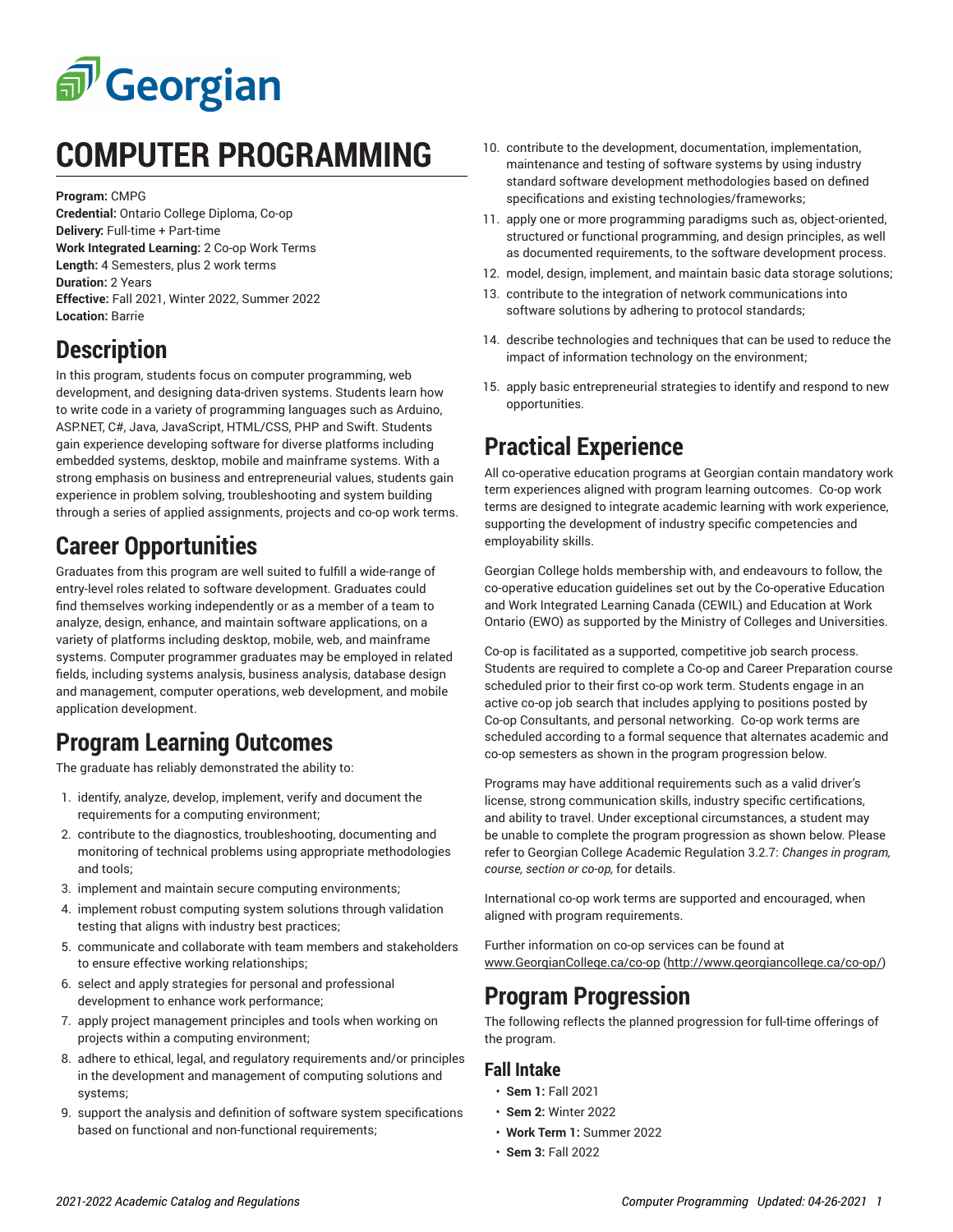# <sup>"</sup>Georgian

- **Work Term 2:** Winter 2023
- **Sem 4:** Summer 2023

#### **Winter Intake**

- **Sem 1:** Winter 2022
- **Sem 2:** Summer 2022
- **Work Term 1:** Fall 2022
- **Sem 3:** Winter 2023
- **Sem 4:** Summer 2023
- **Work Term 2:** Fall 2023

#### **Summer Intake**

- **Sem 1:** Summer 2022
- **Sem 2:** Fall 2022
- **Work Term 1:** Winter 2023
- **Sem 3:** Summer 2023
- **Sem 4:** Fall 2023
- **Work Term 2:** Winter 2024

## **Articulation**

A number of articulation agreements have been negotiated with universities and other institutions across Canada, North America and internationally. These agreements are assessed, revised and updated on a regular basis. Please contact the program co-ordinator for specific details if you are interested in pursuing such an option. Additional information can be found on our website at [http://](http://www.georgiancollege.ca/admissions/credit-transfer/) [www.georgiancollege.ca/admissions/credit-transfer/](http://www.georgiancollege.ca/admissions/credit-transfer/)

# **Admission Requirements**

OSSD or equivalent with

- Grade 12 English (C or U)
- any Grade 12 Mathematics (C or U)

Mature students, non-secondary school applicants (19 years or older), and home school applicants may also be considered for admission. Eligibility may be met by applicants who have taken equivalent courses, upgrading, completed their GED, and equivalency testing. For complete details refer to: [www.georgiancollege.ca/admissions/academic](http://www.georgiancollege.ca/admissions/academic-regulations/)[regulations/ \(http://www.georgiancollege.ca/admissions/academic](http://www.georgiancollege.ca/admissions/academic-regulations/)[regulations/\)](http://www.georgiancollege.ca/admissions/academic-regulations/)

Applicants who have taken courses from a recognized and accredited post-secondary institution and/or have relevant life/learning experience may also be considered for admission; refer to the Credit Transfer Centre website for details:

[www.georgiancollege.ca/admissions/credit-transfer/](http://www.georgiancollege.ca/admissions/credit-transfer/) ([http://](http://www.georgiancollege.ca/admissions/credit-transfer/) [www.georgiancollege.ca/admissions/credit-transfer/](http://www.georgiancollege.ca/admissions/credit-transfer/))

# **Additional Information**

To be successful in this program, students are required to have a personal notebook computer (either PC or Mac architecture) prior to the start of the program that meets or exceeds the following hardware specifications:

- Intel i5 processor or AMD equivalent
- 8GB of memory (16 GB recommended)
- 250GB hard drive (SSD recommended)

Additional operating systems, tools, and software used in the program are provided to the student upon commencement of the program.

# **Graduation Requirements**

16 Program Courses

- 1 Program Course selected from Group 1
- 1 Program Course selected from Group 2
- 2 Communications Courses
- 1 Program Option Course
- 3 General Education Courses
- 2 Co-op Work Terms

#### **Graduation Eligibility**

To graduate from this program, the passing weighted average for promotion through each semester, from year to year, and to graduate is 60%. Additionally, a student must attain a minimum of 50% or a letter grade of P (Pass) or S (Satisfactory) in each course in each semester unless otherwise stated on the course outline.

#### **Program Tracking**

The following reflects the planned course sequence for full-time offerings of the Fall intake of the program. Where more than one intake is offered contact the program co-ordinator for the program tracking.

| Semester 1                                                                 |                                                                   | <b>Hours</b> |  |
|----------------------------------------------------------------------------|-------------------------------------------------------------------|--------------|--|
| Program Courses                                                            |                                                                   |              |  |
| <b>COMP 1002</b>                                                           | HTML, CSS, and JS Fundamentals                                    | 42           |  |
| COMP 1030                                                                  | Programming Fundamentals                                          | 42           |  |
| COMP 1035                                                                  | <b>Networking Essentials</b>                                      | 42           |  |
| COMP 1045                                                                  | Internet of Things using Arduino                                  | 42           |  |
| MATH 1003                                                                  | Math for the Computer Industry                                    | 42           |  |
| <b>Communications Course</b>                                               |                                                                   |              |  |
|                                                                            | Select 1 course from the communications list during registration. | 42           |  |
|                                                                            | Hours                                                             | 252          |  |
| Semester 2                                                                 |                                                                   |              |  |
| <b>Program Courses</b>                                                     |                                                                   |              |  |
| COMP 1006                                                                  | Introduction to Web Programming using PHP                         | 42           |  |
| COMP 1008                                                                  | Introduction to Object Oriented Programming using Java            | 42           |  |
| COMP 1098                                                                  | .NET Programming using C#                                         | 42           |  |
| COMP 2003                                                                  | <b>Relational Database</b>                                        | 42           |  |
| <b>ENTR 1002</b>                                                           | Introduction to Entrepreneurship                                  | 42           |  |
| <b>Communications Course</b>                                               |                                                                   |              |  |
|                                                                            | Select 1 course from the communications list during registration. | 42           |  |
|                                                                            | Hours                                                             | 252          |  |
| Semester 3                                                                 |                                                                   |              |  |
| Program Courses                                                            |                                                                   |              |  |
| <b>COMP 1009</b>                                                           | The Mainframe Environment                                         | 42           |  |
| COMP 1011                                                                  | Advanced Object Oriented Programming using Java                   | 42           |  |
| <b>COMP 1073</b>                                                           | Client-Side JavaScript                                            | 42           |  |
| <b>COMP 2084</b>                                                           | Server-Side Scripting using ASP.NET                               | 42           |  |
| COMP 3002                                                                  | <b>Advanced Databases</b>                                         | 42           |  |
| <b>General Education Course</b>                                            |                                                                   |              |  |
| Select 1 course from the general education list during registration.<br>42 |                                                                   |              |  |
|                                                                            | Hours                                                             | 252          |  |